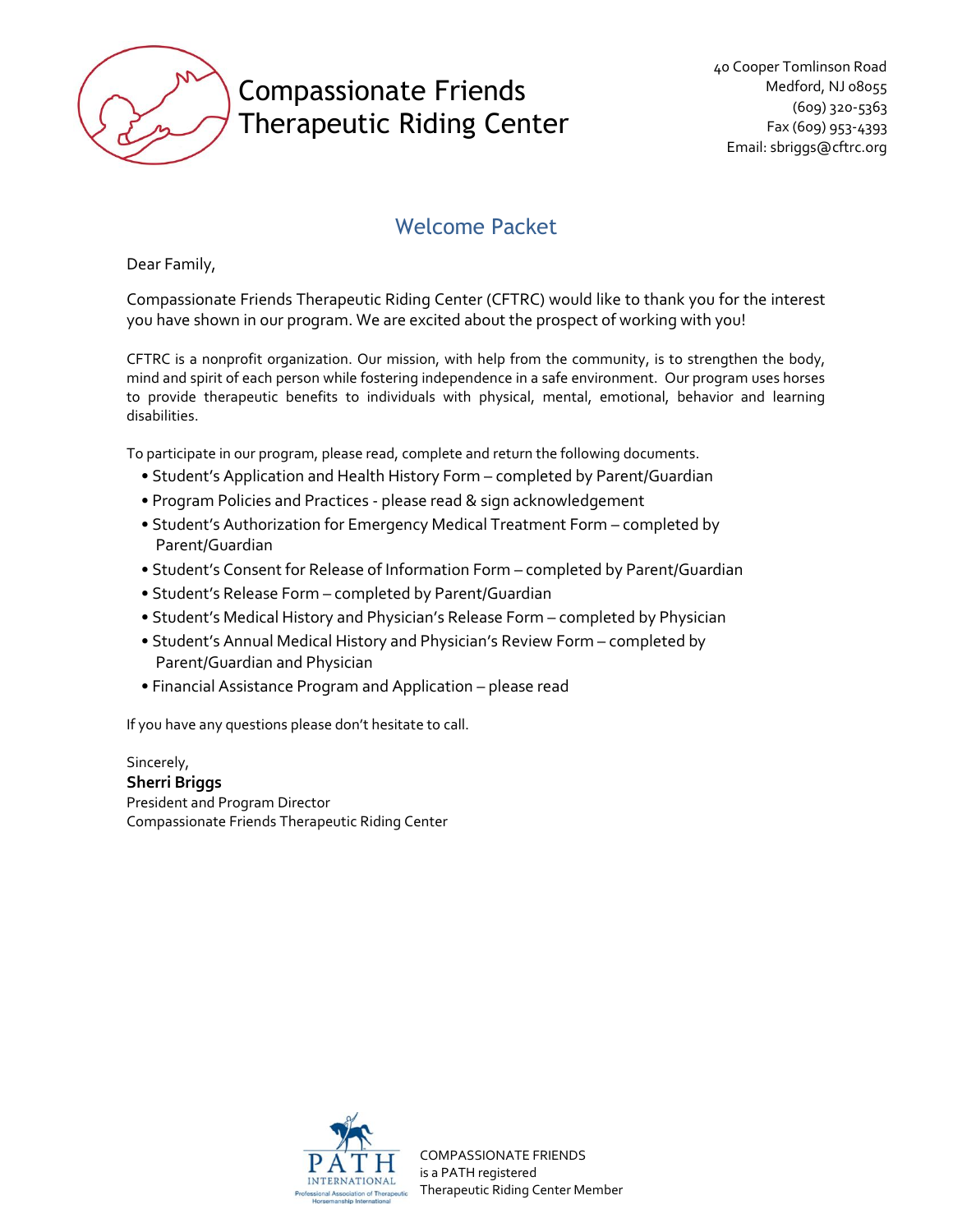

### **Student's Application and Health History Form**

Completed by Parent/Guardian

|                                                                   | <u> 1980 - Johann Barbara, martin a</u> | $\Box$ Male $\Box$ Female |
|-------------------------------------------------------------------|-----------------------------------------|---------------------------|
| Race/Ethnicity:                                                   |                                         |                           |
|                                                                   |                                         |                           |
|                                                                   |                                         |                           |
|                                                                   |                                         |                           |
|                                                                   |                                         |                           |
|                                                                   |                                         |                           |
| Best to communicate by: □ Home Phone □ Cell Phone □ Text □ E-mail |                                         |                           |
|                                                                   |                                         |                           |
|                                                                   |                                         |                           |
|                                                                   |                                         |                           |
|                                                                   |                                         |                           |
|                                                                   |                                         |                           |
|                                                                   |                                         |                           |
|                                                                   |                                         |                           |
|                                                                   |                                         |                           |
|                                                                   |                                         |                           |
|                                                                   |                                         |                           |
|                                                                   |                                         |                           |
|                                                                   |                                         |                           |
|                                                                   |                                         |                           |

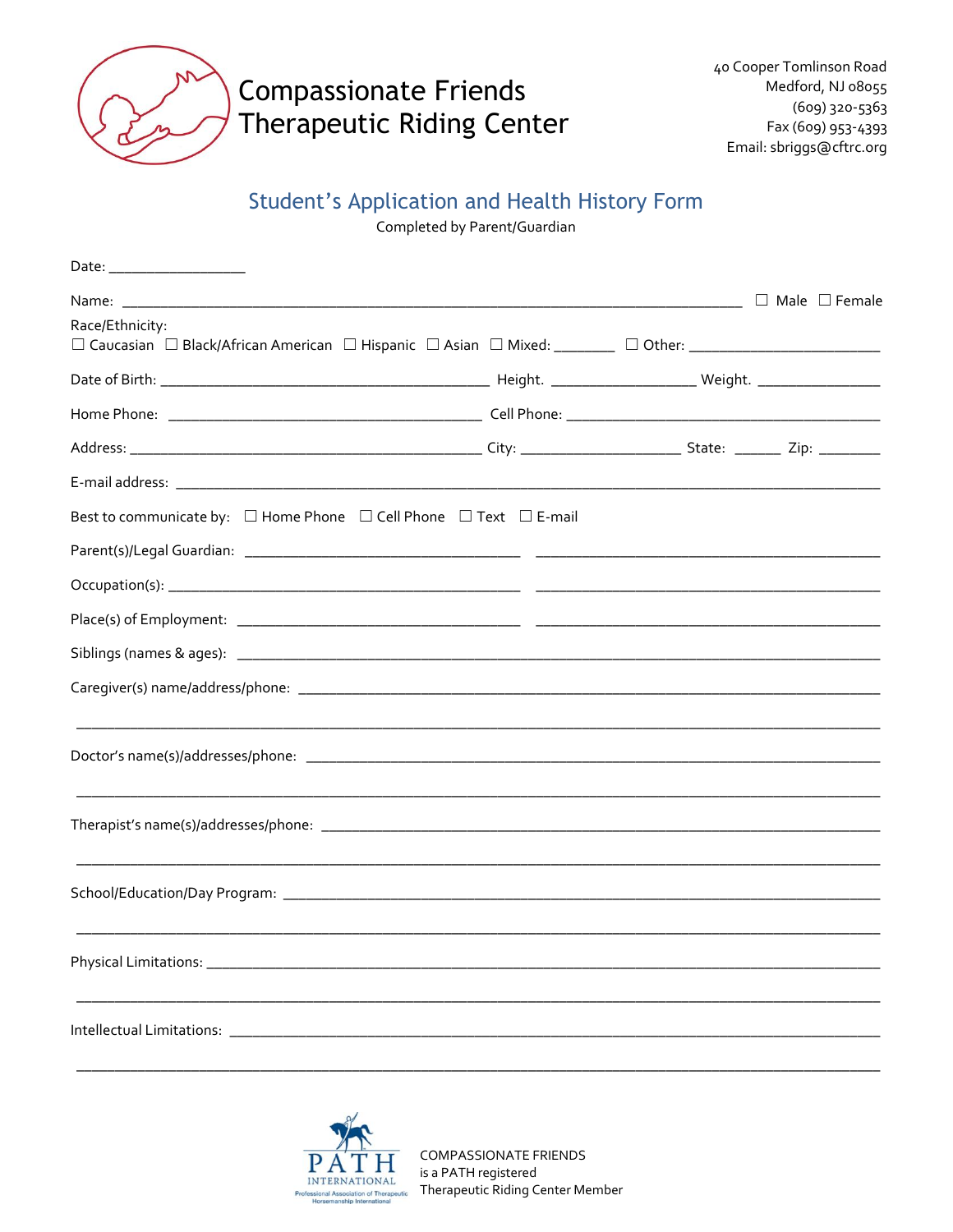

#### Student's Application and Health History Form

(continued) Completed by Parent/Guardian

\_\_\_\_\_\_\_\_\_\_\_\_\_\_\_\_\_\_\_\_\_\_\_\_\_\_\_\_\_\_\_\_\_\_\_\_\_\_\_\_\_\_\_\_\_\_\_\_\_\_\_\_\_\_\_\_\_\_\_\_\_\_\_\_\_\_\_\_\_\_\_\_\_\_\_\_\_\_\_\_\_\_\_\_\_\_\_\_\_\_\_\_\_\_\_\_\_\_\_\_\_\_\_\_\_

\_\_\_\_\_\_\_\_\_\_\_\_\_\_\_\_\_\_\_\_\_\_\_\_\_\_\_\_\_\_\_\_\_\_\_\_\_\_\_\_\_\_\_\_\_\_\_\_\_\_\_\_\_\_\_\_\_\_\_\_\_\_\_\_\_\_\_\_\_\_\_\_\_\_\_\_\_\_\_\_\_\_\_\_\_\_\_\_\_\_\_\_\_\_\_\_\_\_\_\_\_\_\_\_\_

\_\_\_\_\_\_\_\_\_\_\_\_\_\_\_\_\_\_\_\_\_\_\_\_\_\_\_\_\_\_\_\_\_\_\_\_\_\_\_\_\_\_\_\_\_\_\_\_\_\_\_\_\_\_\_\_\_\_\_\_\_\_\_\_\_\_\_\_\_\_\_\_\_\_\_\_\_\_\_\_\_\_\_\_\_\_\_\_\_\_\_\_\_\_\_\_\_\_\_\_\_\_\_\_\_

\_\_\_\_\_\_\_\_\_\_\_\_\_\_\_\_\_\_\_\_\_\_\_\_\_\_\_\_\_\_\_\_\_\_\_\_\_\_\_\_\_\_\_\_\_\_\_\_\_\_\_\_\_\_\_\_\_\_\_\_\_\_\_\_\_\_\_\_\_\_\_\_\_\_\_\_\_\_\_\_\_\_\_\_\_\_\_\_\_\_\_\_\_\_\_\_\_\_\_\_\_\_\_\_\_

Please answer the following questions:

1. How did you hear about Compassionate Friends? \_\_\_\_\_\_\_\_\_\_\_\_\_\_\_\_\_\_\_\_\_\_\_\_\_\_\_\_\_\_\_\_\_\_\_\_\_\_\_\_\_\_\_\_\_\_\_\_\_\_\_\_\_\_\_\_\_\_\_\_\_\_

2. What are your expectations for the student in the program? \_\_\_\_\_\_\_\_\_\_\_\_\_\_\_\_\_\_\_\_\_\_\_\_\_\_\_\_\_\_\_\_\_\_\_\_\_\_\_\_\_\_\_\_\_\_\_\_\_\_\_\_\_

3. Have there been any significant health or physical development changes in the student's condition within the past 6 months?

Diagnosis: \_\_\_\_\_\_\_\_\_\_\_\_\_\_\_\_\_\_\_\_\_\_\_\_\_\_\_\_\_\_\_\_\_\_\_\_\_\_\_\_\_\_\_\_\_\_\_\_\_\_\_\_\_\_ Date of onset: \_\_\_\_\_\_\_\_\_\_\_\_\_\_\_\_\_\_\_\_\_\_\_\_\_\_\_\_

Please indicate current or past special needs in the following area(s):

|                         | Υ | N | Comments |
|-------------------------|---|---|----------|
| Vision                  |   |   |          |
| Hearing                 |   |   |          |
| Sensation               |   |   |          |
| Communication           |   |   |          |
| Heart                   |   |   |          |
| <b>Breathing</b>        |   |   |          |
| Digestion               |   |   |          |
| Elimination             |   |   |          |
| Circulation             |   |   |          |
| Emotional/Mental Health |   |   |          |
| Behavioral              |   |   |          |
| Pain                    |   |   |          |
| Bone/Joint              |   |   |          |
| Muscular                |   |   |          |
| Thinking/Cognition      |   |   |          |
| Other                   |   |   |          |

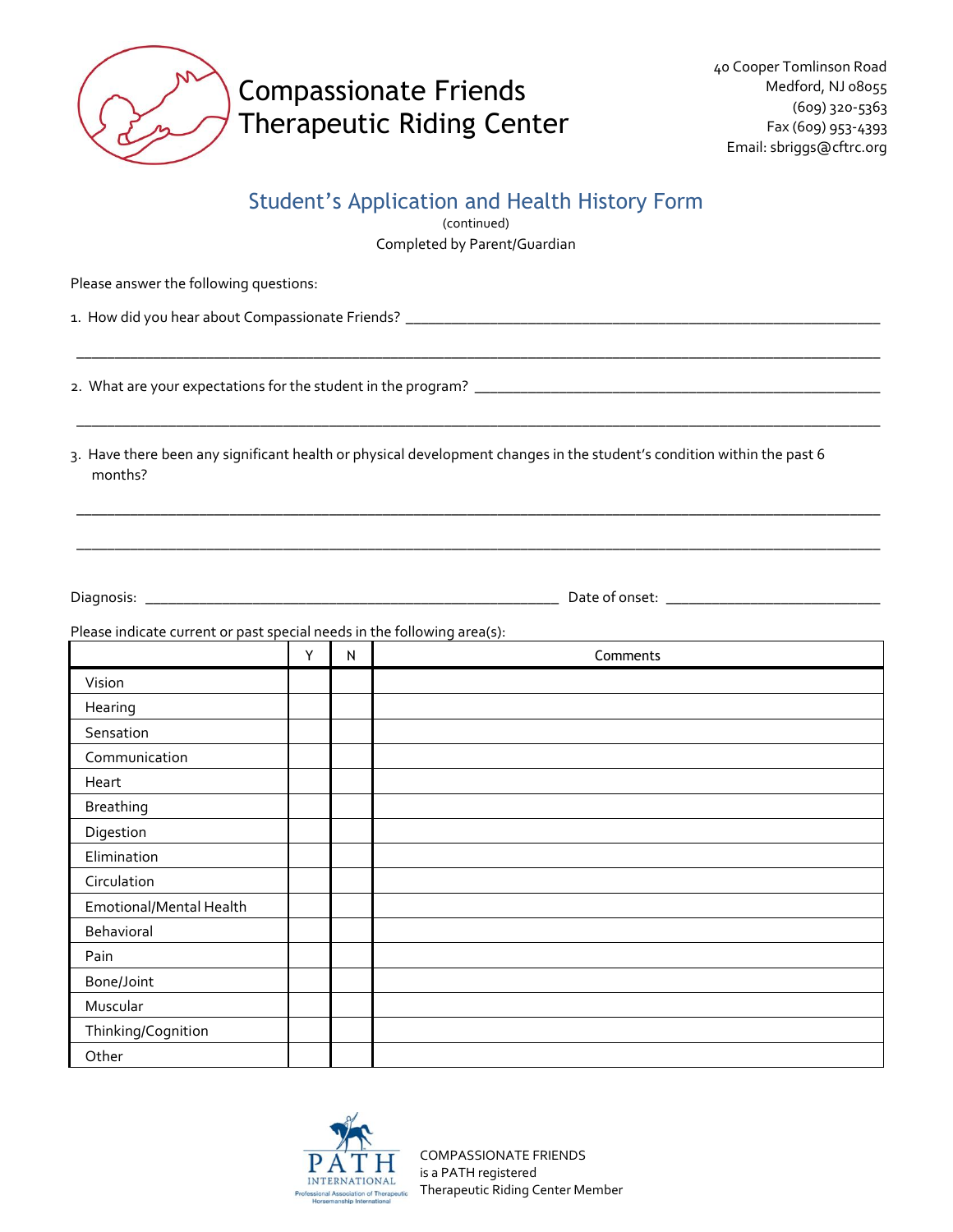

#### Student's Application and Health History Form

(continued) Completed by Parent/Guardian

\_\_\_\_\_\_\_\_\_\_\_\_\_\_\_\_\_\_\_\_\_\_\_\_\_\_\_\_\_\_\_\_\_\_\_\_\_\_\_\_\_\_\_\_\_\_\_\_\_\_\_\_\_\_\_\_\_\_\_\_\_\_\_\_\_\_\_\_\_\_\_\_\_\_\_\_\_\_\_\_\_\_\_\_\_\_\_\_\_\_\_\_\_\_\_\_\_\_\_\_\_\_\_\_\_

\_\_\_\_\_\_\_\_\_\_\_\_\_\_\_\_\_\_\_\_\_\_\_\_\_\_\_\_\_\_\_\_\_\_\_\_\_\_\_\_\_\_\_\_\_\_\_\_\_\_\_\_\_\_\_\_\_\_\_\_\_\_\_\_\_\_\_\_\_\_\_\_\_\_\_\_\_\_\_\_\_\_\_\_\_\_\_\_\_\_\_\_\_\_\_\_\_\_\_\_\_\_\_\_\_

\_\_\_\_\_\_\_\_\_\_\_\_\_\_\_\_\_\_\_\_\_\_\_\_\_\_\_\_\_\_\_\_\_\_\_\_\_\_\_\_\_\_\_\_\_\_\_\_\_\_\_\_\_\_\_\_\_\_\_\_\_\_\_\_\_\_\_\_\_\_\_\_\_\_\_\_\_\_\_\_\_\_\_\_\_\_\_\_\_\_\_\_\_\_\_\_\_\_\_\_\_\_\_\_\_

\_\_\_\_\_\_\_\_\_\_\_\_\_\_\_\_\_\_\_\_\_\_\_\_\_\_\_\_\_\_\_\_\_\_\_\_\_\_\_\_\_\_\_\_\_\_\_\_\_\_\_\_\_\_\_\_\_\_\_\_\_\_\_\_\_\_\_\_\_\_\_\_\_\_\_\_\_\_\_\_\_\_\_\_\_\_\_\_\_\_\_\_\_\_\_\_\_\_\_\_\_\_\_\_\_

\_\_\_\_\_\_\_\_\_\_\_\_\_\_\_\_\_\_\_\_\_\_\_\_\_\_\_\_\_\_\_\_\_\_\_\_\_\_\_\_\_\_\_\_\_\_\_\_\_\_\_\_\_\_\_\_\_\_\_\_\_\_\_\_\_\_\_\_\_\_\_\_\_\_\_\_\_\_\_\_\_\_\_\_\_\_\_\_\_\_\_\_\_\_\_\_\_\_\_\_\_\_\_\_\_

\_\_\_\_\_\_\_\_\_\_\_\_\_\_\_\_\_\_\_\_\_\_\_\_\_\_\_\_\_\_\_\_\_\_\_\_\_\_\_\_\_\_\_\_\_\_\_\_\_\_\_\_\_\_\_\_\_\_\_\_\_\_\_\_\_\_\_\_\_\_\_\_\_\_\_\_\_\_\_\_\_\_\_\_\_\_\_\_\_\_\_\_\_\_\_\_\_\_\_\_\_\_\_\_\_

\_\_\_\_\_\_\_\_\_\_\_\_\_\_\_\_\_\_\_\_\_\_\_\_\_\_\_\_\_\_\_\_\_\_\_\_\_\_\_\_\_\_\_\_\_\_\_\_\_\_\_\_\_\_\_\_\_\_\_\_\_\_\_\_\_\_\_\_\_\_\_\_\_\_\_\_\_\_\_\_\_\_\_\_\_\_\_\_\_\_\_\_\_\_\_\_\_\_\_\_\_\_\_\_\_

\_\_\_\_\_\_\_\_\_\_\_\_\_\_\_\_\_\_\_\_\_\_\_\_\_\_\_\_\_\_\_\_\_\_\_\_\_\_\_\_\_\_\_\_\_\_\_\_\_\_\_\_\_\_\_\_\_\_\_\_\_\_\_\_\_\_\_\_\_\_\_\_\_\_\_\_\_\_\_\_\_\_\_\_\_\_\_\_\_\_\_\_\_\_\_\_\_\_\_\_\_\_\_\_\_

\_\_\_\_\_\_\_\_\_\_\_\_\_\_\_\_\_\_\_\_\_\_\_\_\_\_\_\_\_\_\_\_\_\_\_\_\_\_\_\_\_\_\_\_\_\_\_\_\_\_\_\_\_\_\_\_\_\_\_\_\_\_\_\_\_\_\_\_\_\_\_\_\_\_\_\_\_\_\_\_\_\_\_\_\_\_\_\_\_\_\_\_\_\_\_\_\_\_\_\_\_\_\_\_\_

Returning Student: ☐ Yes ☐ No

Did the student previously participate in another therapeutic program:  $\Box$  Yes  $\Box$  No

If yes, where and for how long: \_\_\_\_\_\_\_\_\_\_\_\_\_\_\_\_\_\_\_\_\_\_\_\_\_\_\_\_\_\_\_\_\_\_\_\_\_\_\_\_\_\_\_\_\_\_\_\_\_\_\_\_\_\_\_\_\_\_\_\_\_\_\_\_\_\_\_\_\_\_\_\_\_\_\_\_\_\_\_

Medication(s): (please include prescription, over-the-counter, name, dose and frequency)

Physical function: (mobility skills such as transfer, walking, wheelchair use, driving/bus riding, other)

Psych/social function: (such as work/school including grade completed, interests, relationships, family structure, support systems, companion animals, fears/concerns, other)

Signature of Parent/Guardian: \_\_\_\_\_\_\_\_\_\_\_\_\_\_\_\_\_\_\_\_\_\_\_\_\_\_\_\_\_\_\_\_\_\_\_\_\_\_\_\_\_\_\_\_\_\_\_\_\_\_\_\_ Date: \_\_\_\_\_\_\_\_\_\_\_\_\_\_\_\_\_\_\_\_\_

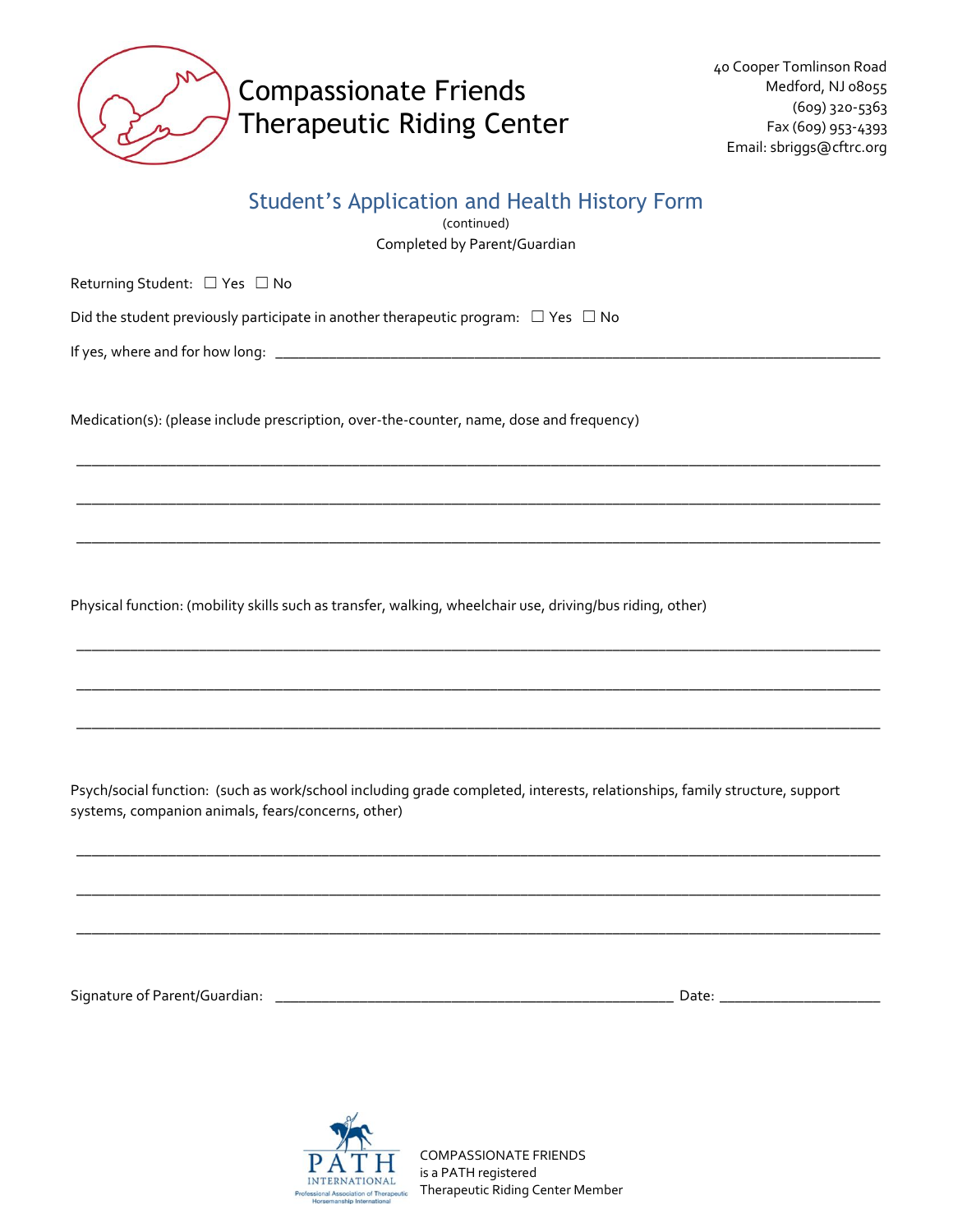

### Program Policies and Practices

Lesson Scheduling: Lessons are scheduled for the same day and time each week. While every effort is made to accommodate a student's preferred day and time for lessons, scheduling of lessons is determined by the availability of our staff, volunteers and horses.

Attendance: We understand that absences from lessons are sometimes unavoidable. Experience has taught us that students who consistently attend their lessons show greater improvement in the areas of physical stamina, balance, posture and coordination. If you are unable to attend a regularly scheduled lesson, notification must be made by contacting us at 609-320-5363 as soon as the absence is anticipated. If we are notified within the hour of your scheduled lesson that you are unable to attend, payment for the lesson will be due.

Timeliness: Lessons that start late result in a loss of valuable riding time. If we are not contacted prior to the starting time of your lesson, we will only be able to keep the horses and volunteers for 10 minutes beyond the lesson start time. We will try to reschedule your lesson however payment may still be due.

Cancellation: Lessons can be cancelled due to weather or for other reasons as determined by the program. Students will be contacted immediately upon the decision to cancel lessons.

Payment: Lessons are payable either in advance or on the day of the lesson. If you are unable to make prompt payment please contact us.

Attire: We will provide riding helmets, which are mandatory when riding. Should you have your own helmet, it will need to be ASTM, SEI-approved. Participants should dress weather appropriate and always wear long, non-slip, pants (no nylon pants please) even during the summer. Jackets and gloves are required for cold weather, as our indoor arena is not heated. Sturdy-soled boots or shoes with a small heel are required (we have a small selection of paddock boots for use by participants). Long hair should be tied back and dangling jewelry not worn. Clogs or sandals are not permitted around the horses.

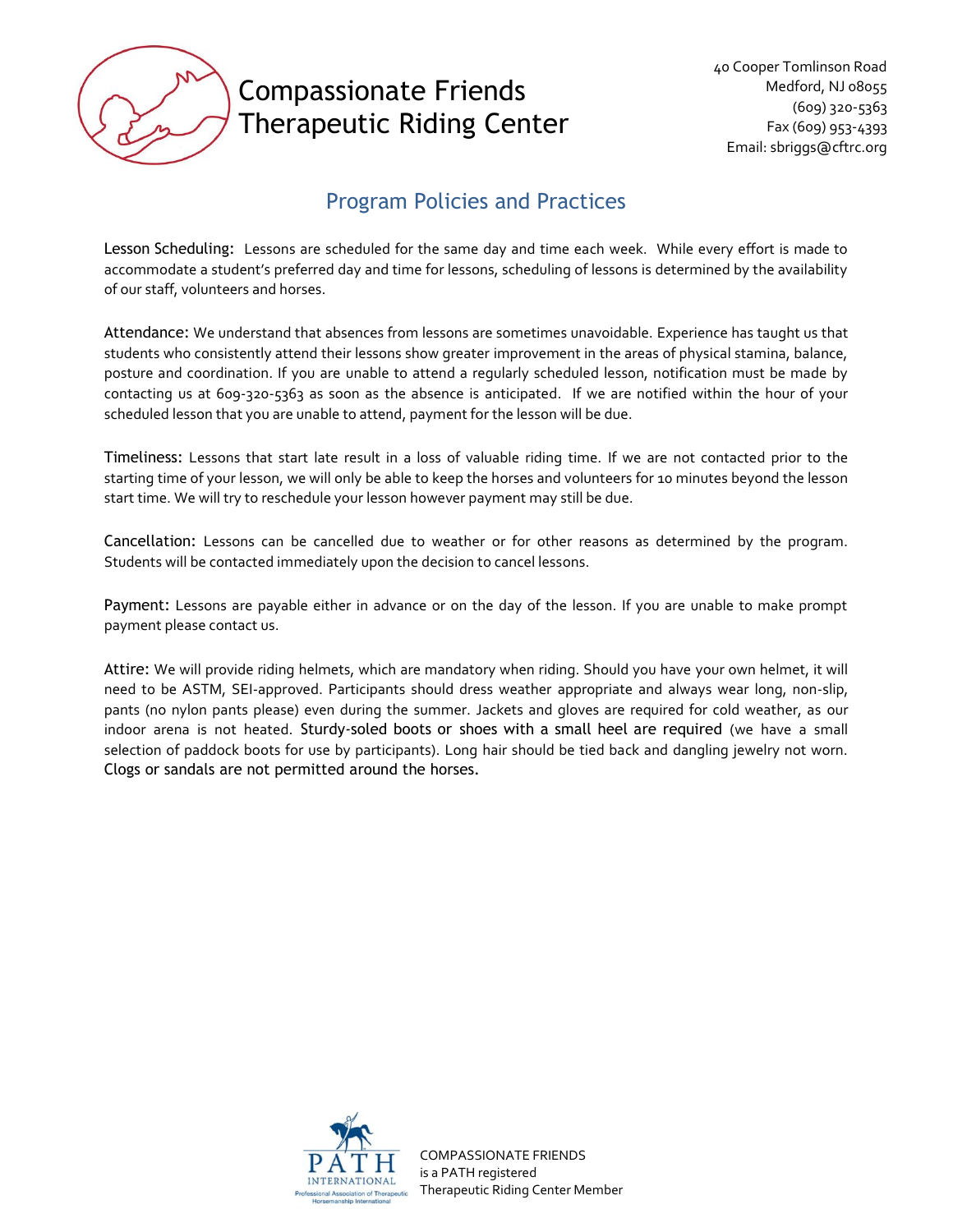

#### Program Policies and Practices

(continued)

- 1. Safety is our highest priority. Please observe all posted signs. Authorized individuals only on mounting block and ramp.
- 2. Confidentiality is also important. Private information regarding our staff, students, volunteers, visitors, families and our farm should be treated as confidential.
- 3. A parent/guardian, caregiver, instructor or volunteer must accompany students at all times. Please hold the hand of smaller children around our horses.
- 4. Student drop offs are not permitted.
- 5. Non-riding children are welcome to watch our students, however they are not permitted in areas where instruction is provided.
- 6. Eating and drinking while riding are not permitted this includes chewing gum.
- 7. Please refrain from offering food to students without permission as they may have a medical condition.
- 8. Any conflicts should be handled immediately between the parties involved and staff. Please contact the Program Director if concerns are not being addressed or resolved.
- 9. The speed limit at Seafrá Farm is 5 mph. Please be aware of our animals.
- 10. Smoking, alcohol or illegal substances are not permitted anywhere on our farm.
- 11. For everyone's safety, please make sure cell phones are left behind or turned off. Unexpected noises may startle our horses.
- 12. Please leave pets at home.
- 13. Please behave calmly around our horses. Soft voices only and no running.
- 14. Do not feed the horses or other animals as hand feeding encourages biting. It is also important for the horses' health that we monitor everything they eat. Horse treats may only distributed by staff.
- 15. Remember to tidy up after yourself. This helps to keep our farm safe, neat and clean.
- ☐ I have read and understand all the CFTRC Program Policies and Practices as stated.

Signature of Parent/Guardian: \_\_\_\_\_\_\_\_\_\_\_\_\_\_\_\_\_\_\_\_\_\_\_\_\_\_\_\_\_\_\_\_\_\_\_\_\_\_\_\_\_\_\_\_\_\_\_\_\_\_\_\_ Date: \_\_\_\_\_\_\_\_\_\_\_\_\_\_\_\_\_\_\_\_\_

### Thank you!

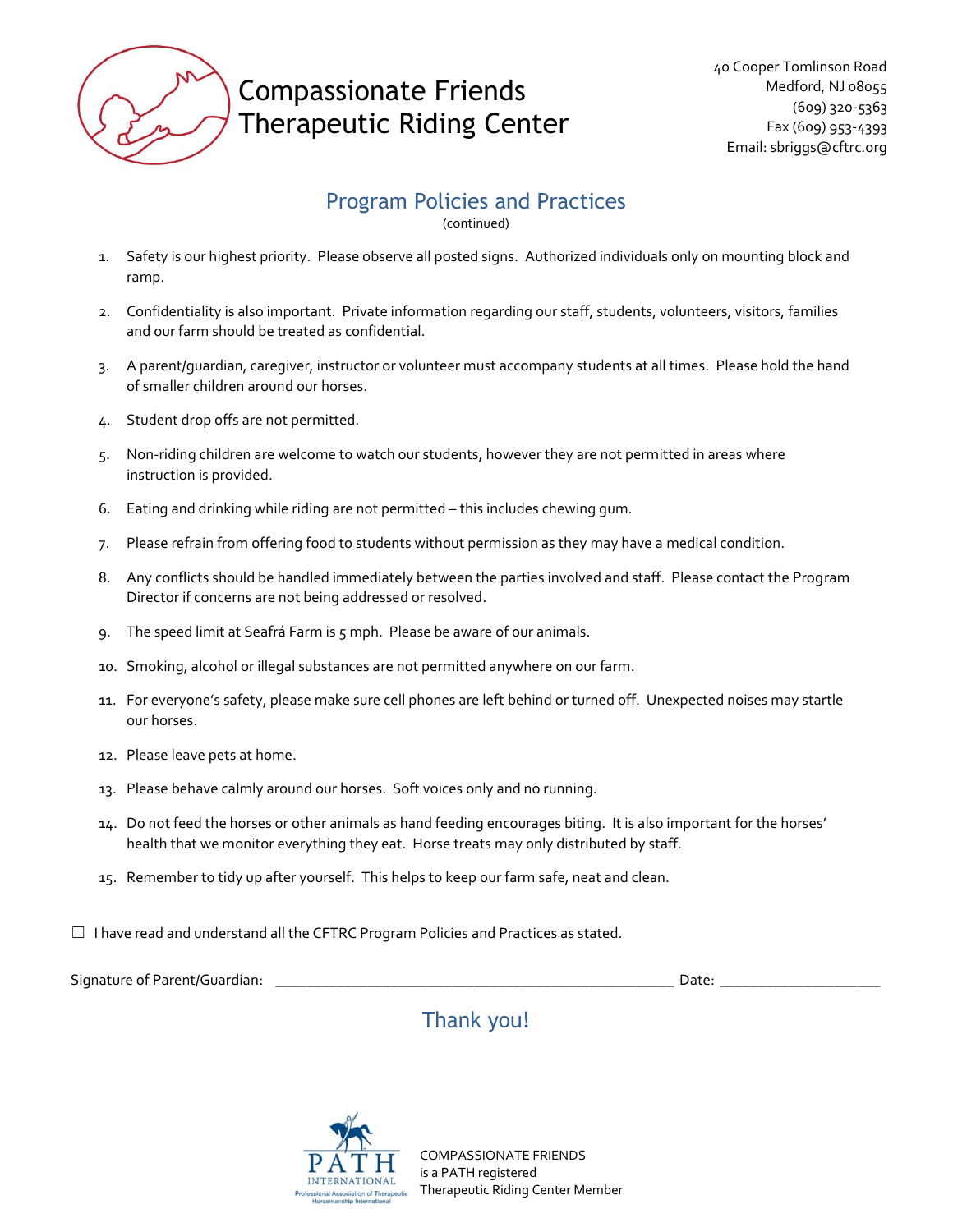

#### Student's Authorization for Emergency Medical Treatment Form

Completed by Parent/Guardian

In the event of an emergency, contact:

| Name: | Relation: | Cell phone: |
|-------|-----------|-------------|
| Name: | Relation: | Cell phone: |
| Name: | Relation: | Cell phone: |

#### Consent Plan

In the event emergency medical aid/treatment is required due to illness or injury during the process of receiving services, or while being on the property, I authorize Compassionate Friends Therapeutic Riding Center to:

- 1. Secure and retain medical treatment and transportation if needed.
- 2. Release student's records upon request to the authorized individual or agency involved in the medical emergency treatment.

This authorization includes x-ray, surgery, hospitalization, medication and any treatment procedure deemed "life saving" by the physician. This provision will only be invoked if the person(s) above is unable to be reached.

Signature of Parent/Guardian: \_\_\_\_\_\_\_\_\_\_\_\_\_\_\_\_\_\_\_\_\_\_\_\_\_\_\_\_\_\_\_\_\_\_\_\_\_\_\_\_\_\_\_\_\_\_\_\_\_\_\_ Date \_\_\_\_\_\_\_\_\_\_\_\_\_\_\_\_\_\_\_\_\_\_\_

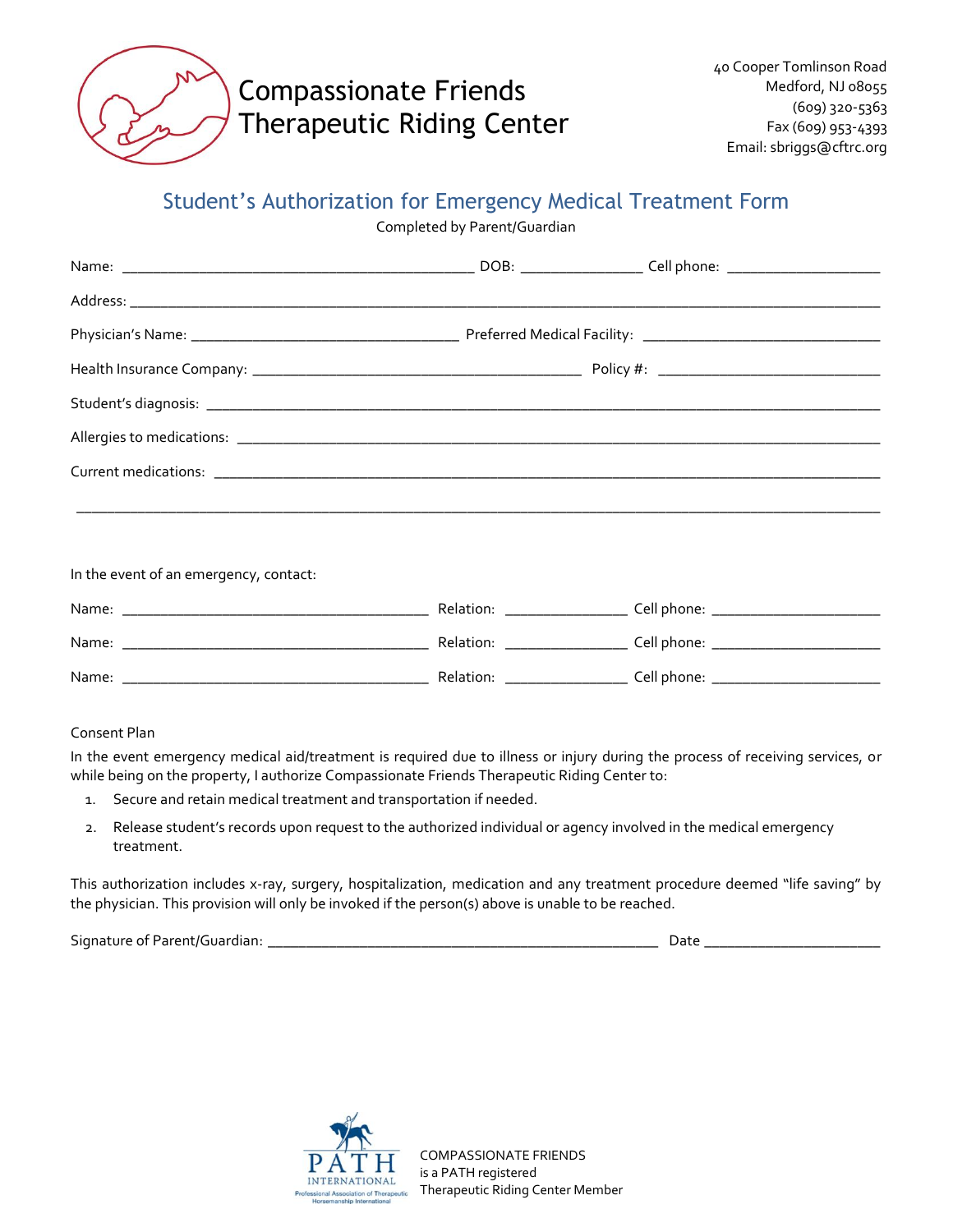

#### Student's Consent for Release of Information Form

Completed by Parent/Guardian

I hereby authorize: (person or facility) \_\_\_\_\_\_\_\_\_\_\_\_\_\_\_\_\_\_\_\_\_\_\_\_\_\_\_\_\_\_\_\_\_\_\_\_\_\_\_\_\_\_\_\_\_\_\_\_\_\_\_\_\_\_\_\_\_\_\_\_\_\_\_\_\_\_\_\_\_\_\_\_\_\_

to release information from the records of: (student's name) \_\_\_\_\_\_\_\_\_\_\_\_\_\_\_\_\_\_\_\_\_\_\_\_\_\_\_\_\_\_\_\_\_\_\_\_\_\_\_\_\_\_\_\_\_\_\_\_\_\_\_\_\_\_\_

DOB: \_\_\_\_\_\_\_\_\_\_\_\_\_\_\_\_\_\_\_\_\_\_\_\_\_\_\_\_\_\_\_\_\_\_\_\_\_\_

The information is to be released to: Compassionate Friends Therapeutic Riding Center for the purpose of developing an equine activity program for the above student. The information to be released is indicated below:

- ☐ Medical History
- $\Box$  Physical Therapy evaluation, assessment and program plan
- ☐ Occupational Therapy evaluation, assessment and program plan
- $\Box$  Speech Therapy evaluation, assessment and program plan
- ☐ Mental Health diagnosis and treatment plan
- $\Box$  Individual Habilitation Plan (I.H.P.)
- $\Box$  Classroom Individual Education Plan (I.E.P.)
- $\Box$  Psychosocial evaluation, assessment and program plan
- ☐ Cognitive-Behavioral Management Plan
- $\Box$  Other:

This release is valid for one year and can be revoked, in writing, at my request.

| Signature of Parent/Guardian: | Date |
|-------------------------------|------|
| Print Name:                   |      |
| Relation to Student:          |      |

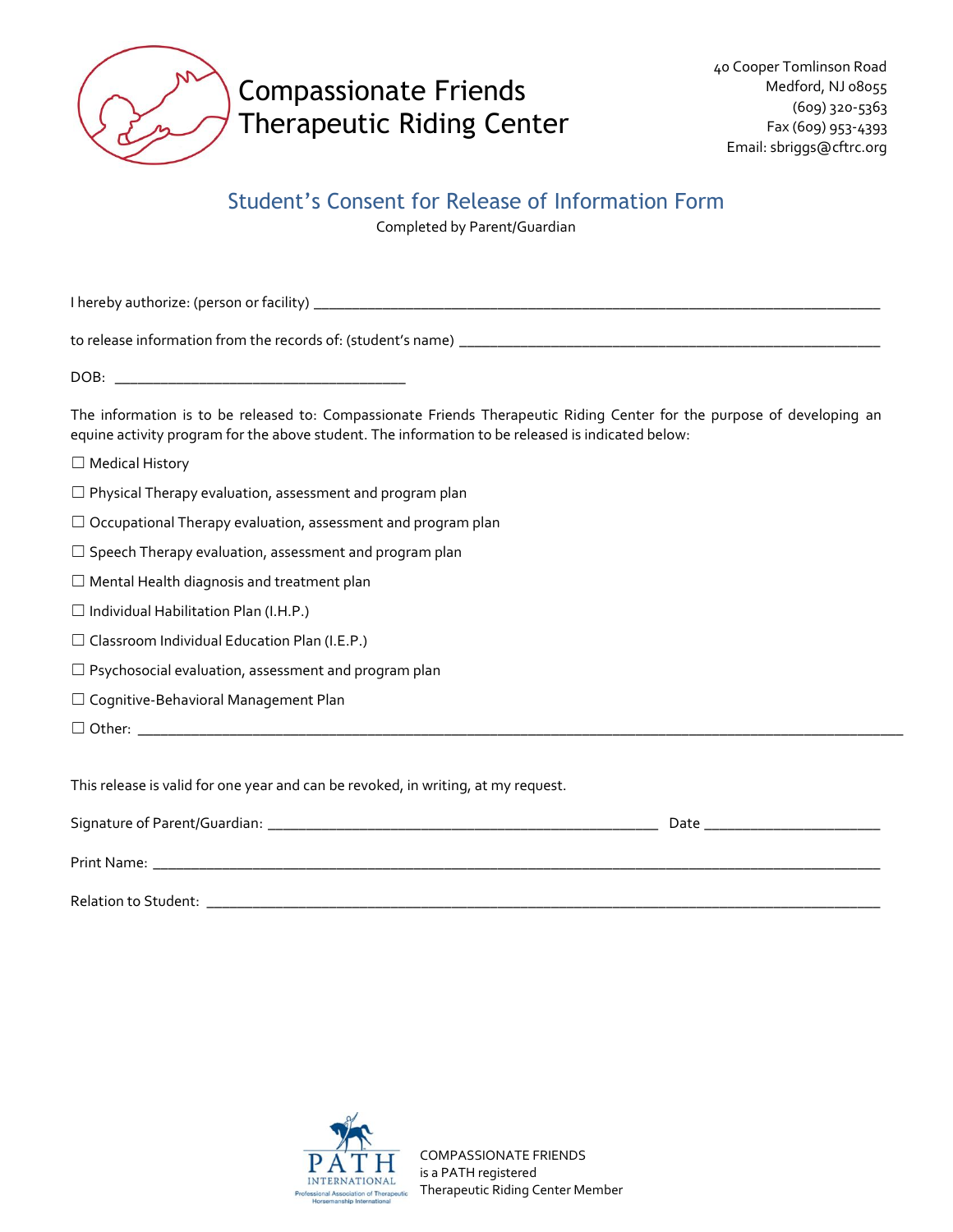

#### Student's Release Form

Completed by Parent/Guardian

We the parent(s)/guardian(s) of \_\_\_\_\_\_\_\_\_\_\_\_\_\_\_\_\_\_\_\_\_\_\_\_\_\_\_\_\_\_\_\_\_\_\_\_\_\_\_\_\_\_\_\_\_\_\_\_\_\_\_\_\_\_\_\_\_\_\_\_\_\_\_\_\_\_\_\_\_\_\_\_\_, hereby

give our approval to his/her participation in any and all activities of Compassionate Friends Therapeutic Riding Center. We assume all risks and hazards incidental to such participation, including transportation to and from activities and we hereby waive, release, absolve, indemnify and agree to hold harmless the organizers, sponsors, supervisors, participants, corporation, its members, the premises, equipment manufacturers and persons transporting our son/daughter to and from Compassionate Friends Therapeutic Riding Center activities. We as parents or guardians realize and have informed our son/daughter that falls are common and that injuries can result. We accept the hazards of participation.

We consent to and authorize the use and reproduction by Compassionate Friends Therapeutic Riding Center of any and all photographs and any other audio/visual materials taken of the student for promotional material, educational activities, exhibitions or for any other use for the benefit of the program.

Signature of Parent/Guardian: \_\_\_\_\_\_\_\_\_\_\_\_\_\_\_\_\_\_\_\_\_\_\_\_\_\_\_\_\_\_\_\_\_\_\_\_\_\_\_\_\_\_\_\_\_\_\_\_\_\_\_ Date \_\_\_\_\_\_\_\_\_\_\_\_\_\_\_\_\_\_\_\_\_\_\_

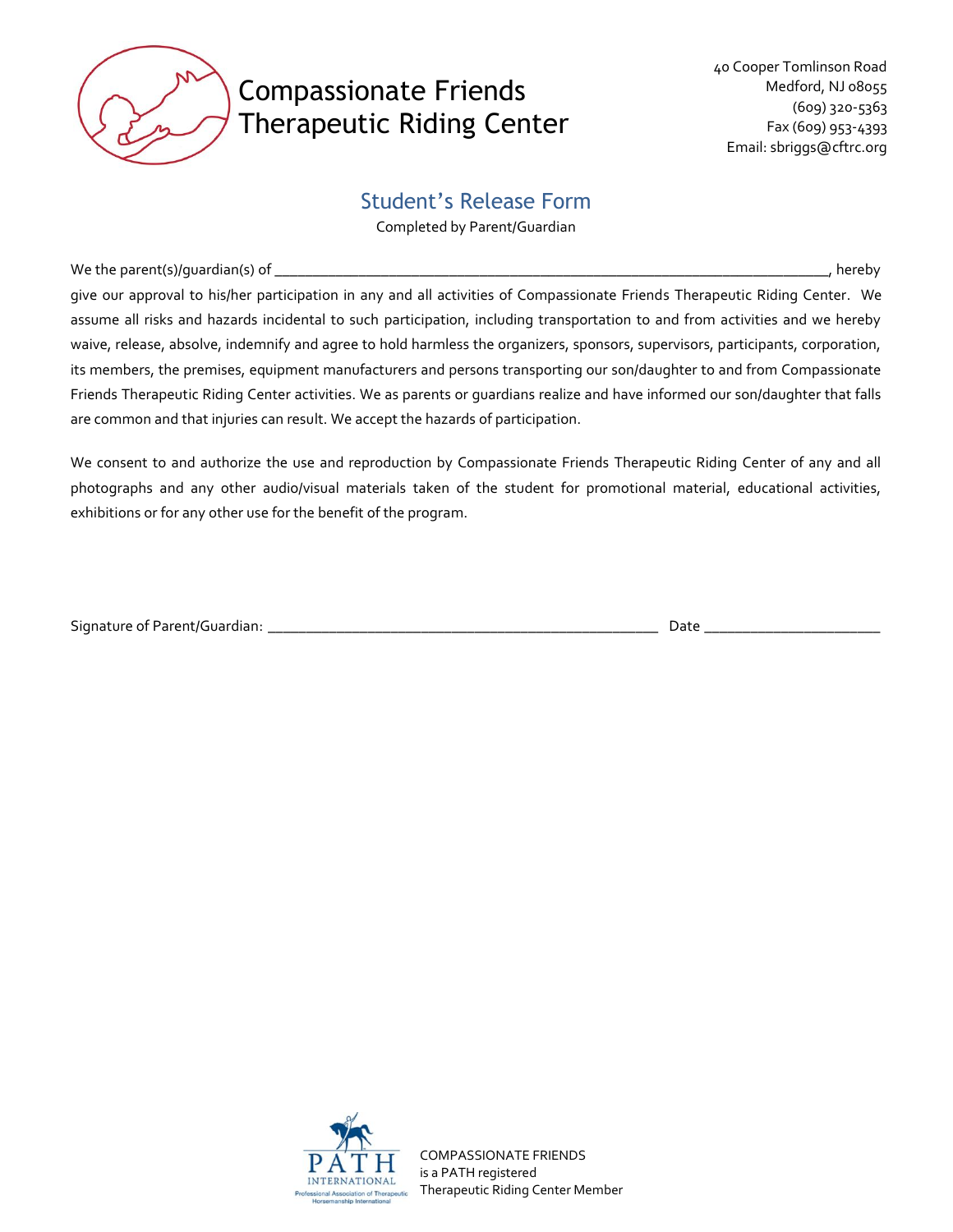

#### Student's Medical History and Physician's Release Form

Completed by Parent/Guardian

Date: \_\_\_\_\_\_\_\_\_\_\_\_\_\_\_\_\_\_\_\_\_\_\_

Dear Health Care Provider: \_\_\_\_\_\_\_\_\_\_\_\_\_\_\_\_\_\_\_\_\_\_\_\_\_\_\_\_\_\_\_\_\_\_\_\_\_\_\_\_\_\_\_\_\_\_\_\_\_\_\_\_\_\_\_\_\_\_\_\_\_\_\_\_\_\_\_\_\_\_\_\_\_\_\_\_\_\_\_\_\_\_

Your Patient, \_\_\_\_\_\_\_\_\_\_\_\_\_\_\_\_\_\_\_\_\_\_\_\_\_\_\_\_\_\_\_\_\_\_\_\_ is interested in participating in supervised equine activities. In order to safely provide this service, our program requests you complete/update the attached Medical History and Physician's Statement Form. Please note the following conditions may suggest precautions and contraindications to equine activities. Therefore, when completing this form, please note whether these conditions are present and to what degree.

#### Orthopedic

- ☐ Atlantoaxial Instability include neurologic symptoms
- ☐ Coxa Arthrosis
- ☐ Cranial Deficits
- ☐ Heterotopic Ossification / Myositis Ossificans
- ☐ Joint Subluxation / Dislocation Osteoporosis
- ☐ Pathologic Fractures
- $\Box$  Spinal Joint Fusion / Fixation
- $\Box$  Spinal Joint Instability / Abnormalities

#### Neurologic

- ☐ Hydrocephalus / Shunt
- ☐ Seizure
- $\Box$  Spina Bifida / Chiari II Malformation / Tethered Cord / Hydromyelia

#### **Other**

- $\Box$  Age Under 4 years
- $\Box$  Indwelling Catheters / Medical Equipment
- ☐ Medications i.e. photosensitivity
- ☐ Poor Endurance
- ☐ Skin Breakdown
- Medical/Psychological
- ☐ Allergies
- ☐ Animal Abuse
- □ Cardiac Condition
- ☐ Physical / Sexual / Emotional Abuse
- ☐ Blood Pressure Control
- □ Dangerous to Self or Others
- ☐ Exacerbations of Medical Conditions (i.e. RA, MS) Fire Settings
- ☐ Hemophilia
- ☐ Medical Instability
- □ Migraines
- ☐ PVD
- ☐ Recent Surgeries
- □ Respiratory Compromise
- □ Substance Abuse
- ☐ Thought Control Disorders
- ☐ Weight Control Disorder

Thank you very much for your assistance. If you have any questions or concerns regarding this patient's participation in equine assisted activities, please feel free to contact us.

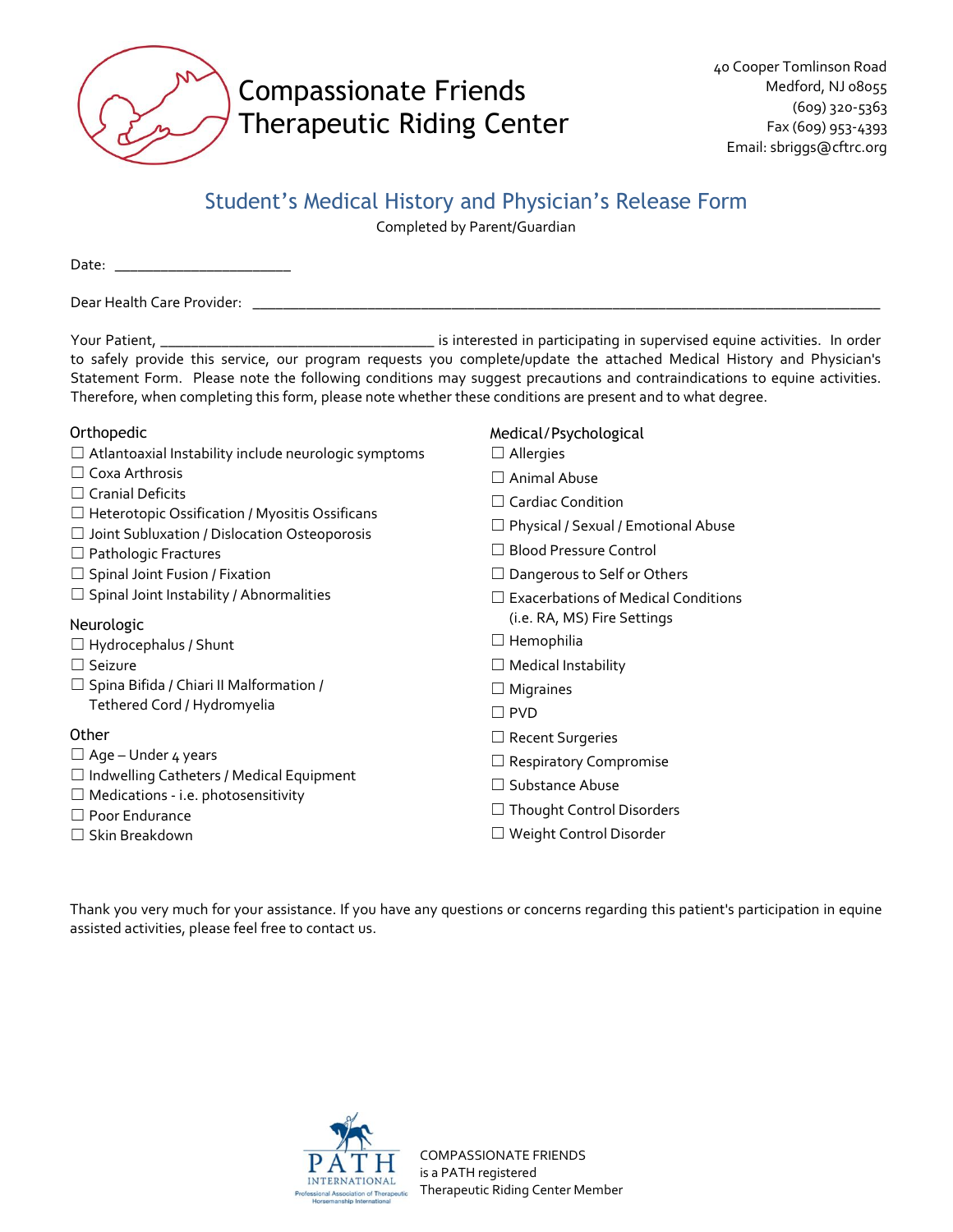

### Student's Medical History and Physician's Release Form

(continued)

Completed by Student's Physician

|                          |   |           | Mobility: Independent Ambulation $\Box Y \Box N$ Assisted Ambulation $\Box Y \Box N$ Wheelchair $\Box Y \Box N$ |          |  |
|--------------------------|---|-----------|-----------------------------------------------------------------------------------------------------------------|----------|--|
|                          |   |           |                                                                                                                 |          |  |
|                          |   |           |                                                                                                                 |          |  |
|                          |   |           | Neurologic Symptoms of AtlantoAxial Instability: _______________________________                                |          |  |
|                          |   |           | Please indicate current or past special needs in the following systems/areas, including surgeries:              |          |  |
|                          |   |           |                                                                                                                 |          |  |
|                          | Y | ${\sf N}$ |                                                                                                                 | Comments |  |
| Auditory                 |   |           |                                                                                                                 |          |  |
| Visual                   |   |           |                                                                                                                 |          |  |
| <b>Tactile Sensation</b> |   |           |                                                                                                                 |          |  |
| Speech                   |   |           |                                                                                                                 |          |  |
| Cardiac                  |   |           |                                                                                                                 |          |  |
| Circulatory              |   |           |                                                                                                                 |          |  |
| Integumentary/Skin       |   |           |                                                                                                                 |          |  |
| Immunity                 |   |           |                                                                                                                 |          |  |
| Pulmonary                |   |           |                                                                                                                 |          |  |
| Neurologic               |   |           |                                                                                                                 |          |  |
| Muscular                 |   |           |                                                                                                                 |          |  |
| <b>Balance</b>           |   |           |                                                                                                                 |          |  |
| Orthopedic               |   |           |                                                                                                                 |          |  |
| Allergies                |   |           |                                                                                                                 |          |  |
| Learning Disability      |   |           |                                                                                                                 |          |  |
| Cognitive                |   |           |                                                                                                                 |          |  |
| Emotional/Psychological  |   |           |                                                                                                                 |          |  |
| Pain                     |   |           |                                                                                                                 |          |  |
| Other                    |   |           |                                                                                                                 |          |  |

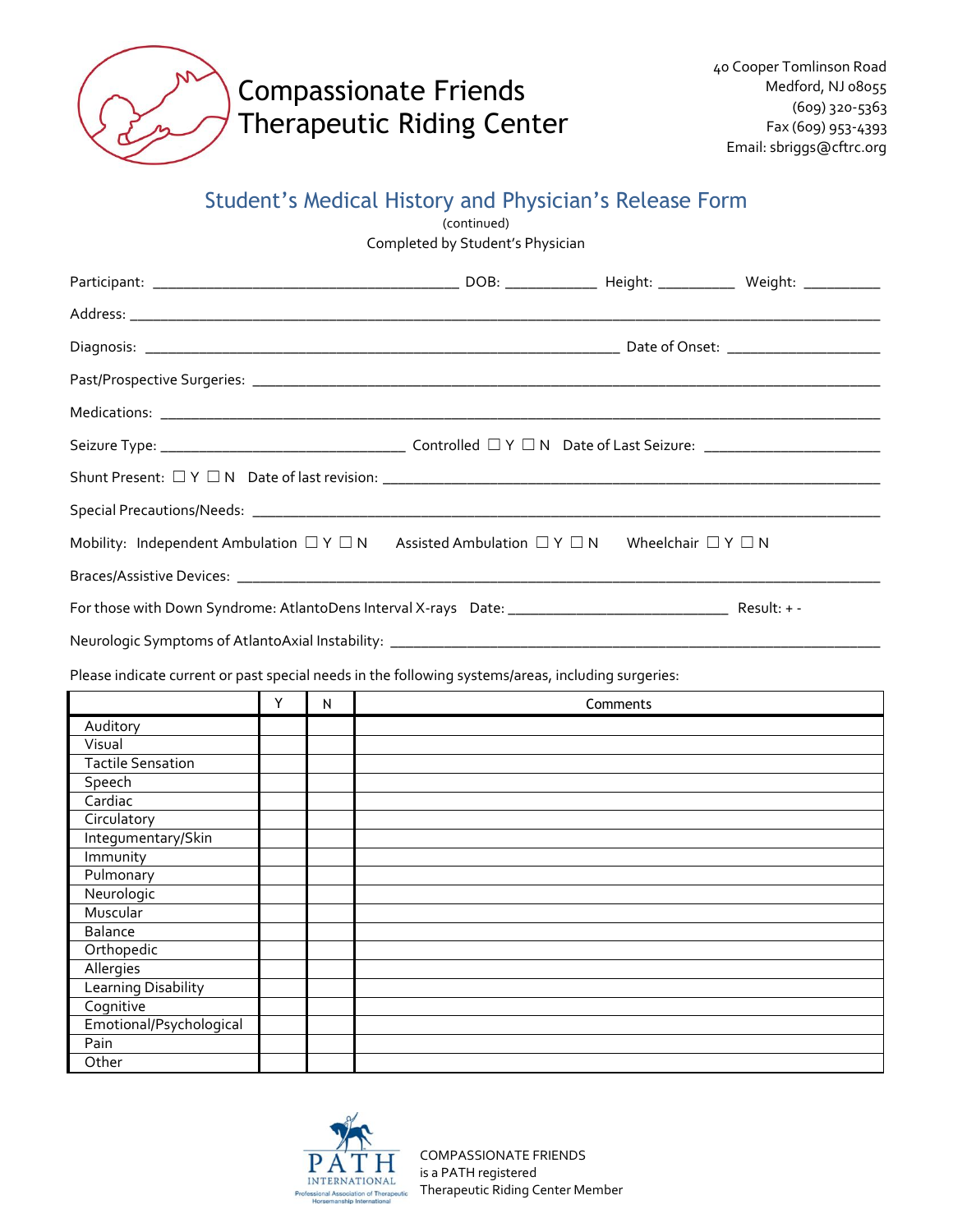

### Student's Medical History and Physician's Release Form

(continued) Completed by Student's Physician

Given the above diagnosis and medical information, this person is not medically precluded from participating in equine assisted activities and/or therapies. I understand that the PATH center will weigh the medical information given against the existing precautions and contraindications. Therefore, I refer this person to the PATH center for ongoing evaluation to determine eligibility for participation.

I have reviewed the attached medical history and release (student's name) \_

to participate in the Compassionate Friends Therapeutic Riding Center program. I am aware and permit my patient to actively participate in the following areas (please check all that apply):

☐ Sitting astride a horse

□ Grooming horses

 $\Box$  Walking beside a horse

 $\Box$  Other equine related ground activities

For all Students with Down Syndrome – Please Note:

Due to the nature of Equine Assisted Activities and Therapies, PATH Intl. and Compassionate Friends require that all individuals diagnosed with Down Syndrome must have an annual certification from their physician that a physical examination reveals no sign of AAI or decrease in neurologic function:

1. Most recent cervical x-ray for:  $\Box$  AAI  $\Box$  Positive  $\Box$  Negative X-ray date:  $\Box$ 

2. Annual neurologic/physical exam for AAI/decreased neurologic function  $\Box$  Positive  $\Box$  Negative

Exam date: \_\_\_\_\_\_\_\_\_\_\_\_\_\_\_\_\_\_\_\_\_\_\_\_\_\_\_\_

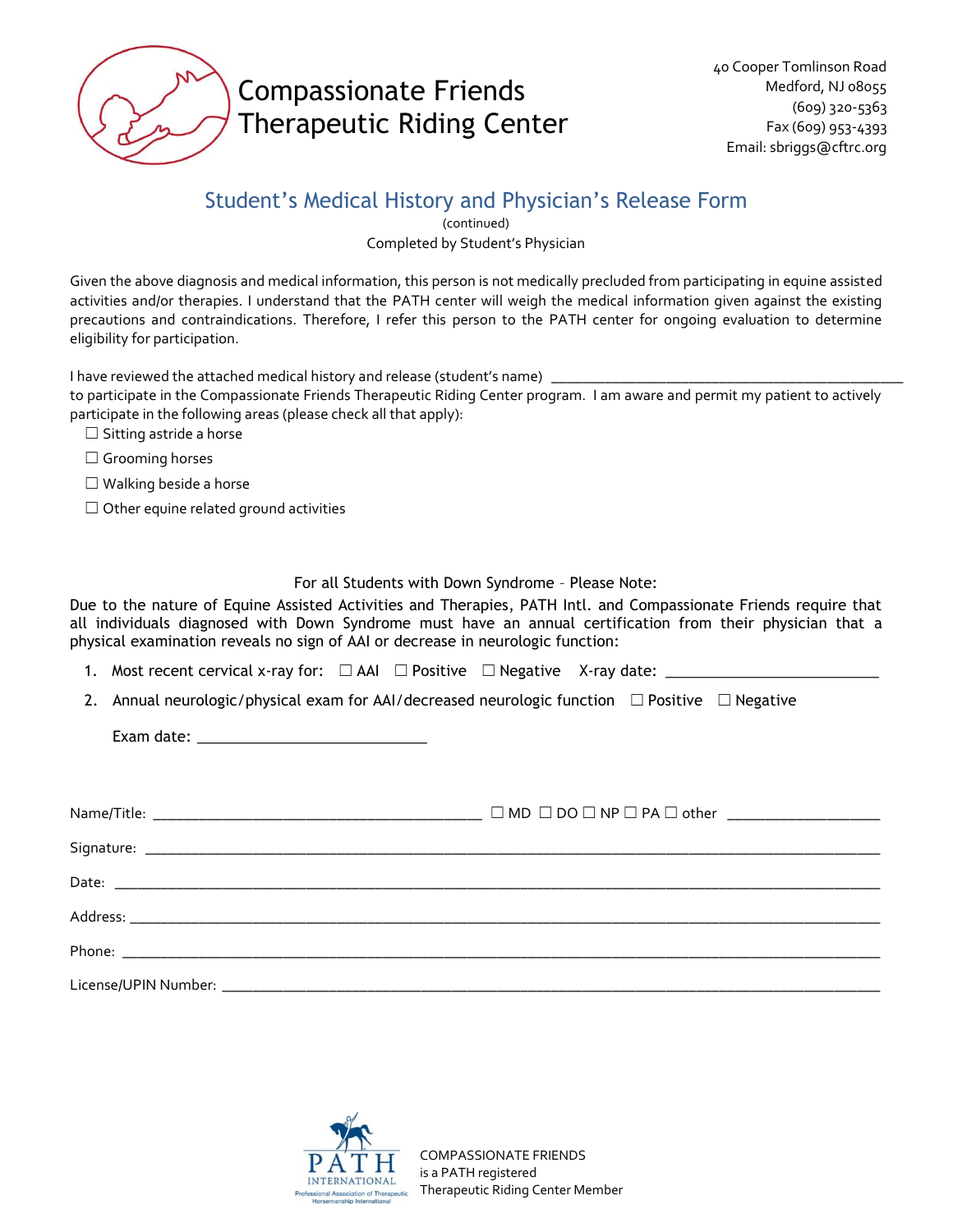

### Student's Annual Medical History and Physician's Review Form

Completed by Parent/Guardian

Please update and submit this form annually with the requested signatures.

| Onset: (please check one) $\Box$ Birth $\Box$ Childhood $\Box$ Adolescence $\Box$ Adulthood |
|---------------------------------------------------------------------------------------------|
|                                                                                             |
|                                                                                             |
|                                                                                             |
|                                                                                             |
|                                                                                             |
|                                                                                             |
|                                                                                             |
| Please describe any special precautions needed including surgical devices or implants:      |
|                                                                                             |

Signature of parent/Guardian: \_\_\_\_\_\_\_\_\_\_\_\_\_\_\_\_\_\_\_\_\_\_\_\_\_\_\_\_\_\_\_\_\_\_\_\_\_\_\_\_\_\_\_\_\_\_ Date: \_\_\_\_\_\_\_\_\_\_\_\_\_\_\_\_\_\_\_\_\_\_\_\_\_\_

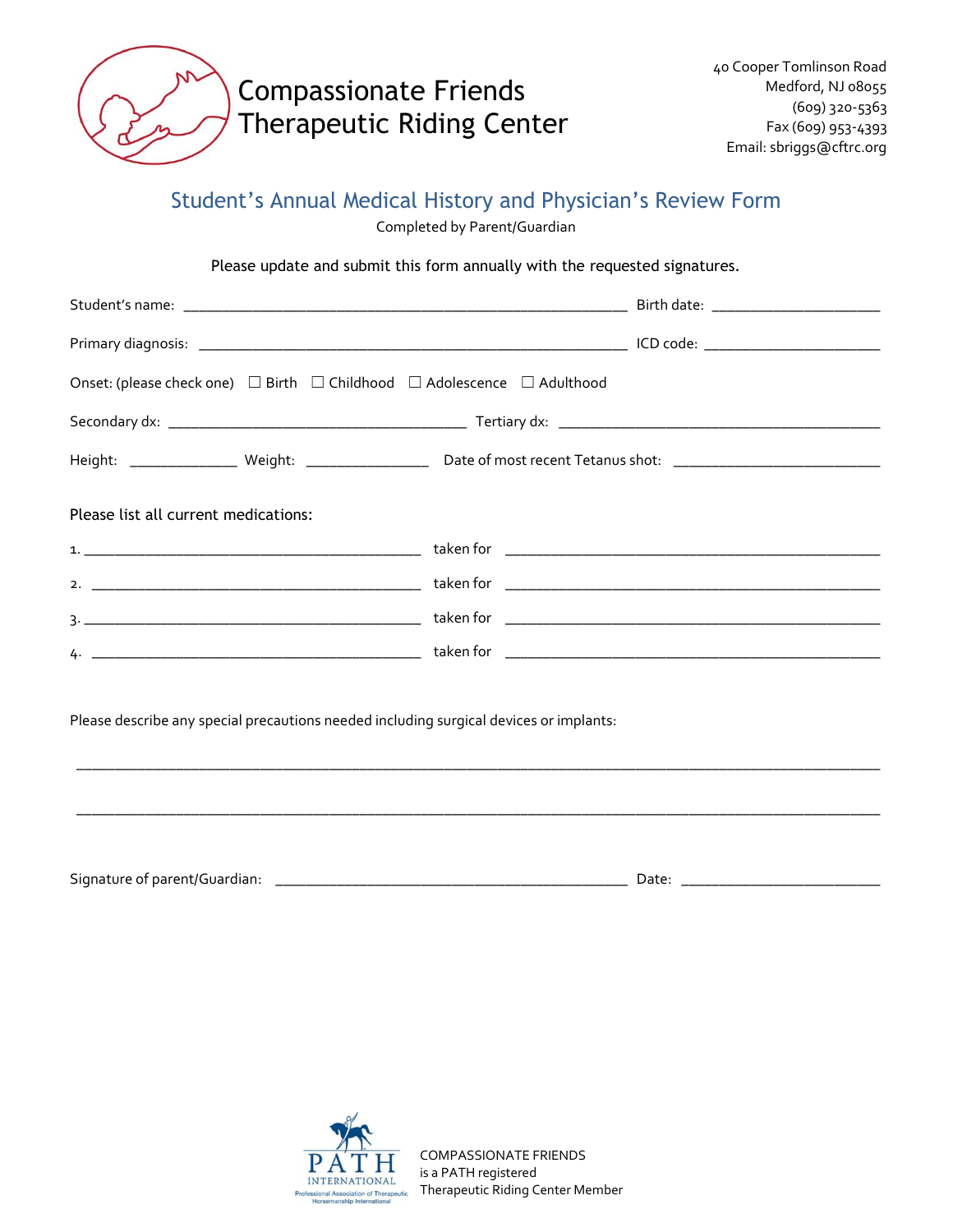

### Financial Assistance Program

Financial assistance is available to students based upon their ability to pay and availability of funds at the time of application. Ability to pay will be determined by income level, as well as other contributing factors including medical costs. Availability of funds will depend upon the number of individuals requesting financial assistance each session in relation to funds raised annually for this purpose. These funds are raised through the efforts and generosity of CFTRC staff, volunteers, students' families and our partners; and we have an obligation to those contributors to use their dollars wisely and with accountability.

Assistance levels – amounts indicated are your contribution to the session:

- ☐ 25% Assistance \$416.00
- ☐ 50% Assistance \$278.00
- □ 75% Assistance \$139.00

We encourage all of our families to contribute to our program. Please indicate below how you would like to contribute:

- ☐ I will volunteer
- ☐ I will recruit volunteers
- $\Box$  I will participate in fundraising
- ☐ Other: \_\_\_\_\_\_\_\_\_\_\_\_\_\_\_\_\_\_\_\_\_\_\_\_\_\_\_\_\_\_\_\_\_\_\_\_\_\_\_\_\_\_\_\_\_\_\_\_\_\_\_\_\_\_\_\_\_\_\_\_\_\_\_\_\_\_\_\_\_\_\_\_\_\_\_\_\_\_\_\_\_\_\_\_\_\_\_\_\_\_\_\_\_\_

To be considered for financial assistance, please complete and return the accompanying Financial Assistance Application. Requests for financial assistance will be kept strictly confidential. You will be contacted in a timely manner with regard to the availability and amount of financial assistance for the upcoming riding session. The Board of Directors will have final authority to approve or deny any request for financial assistance.